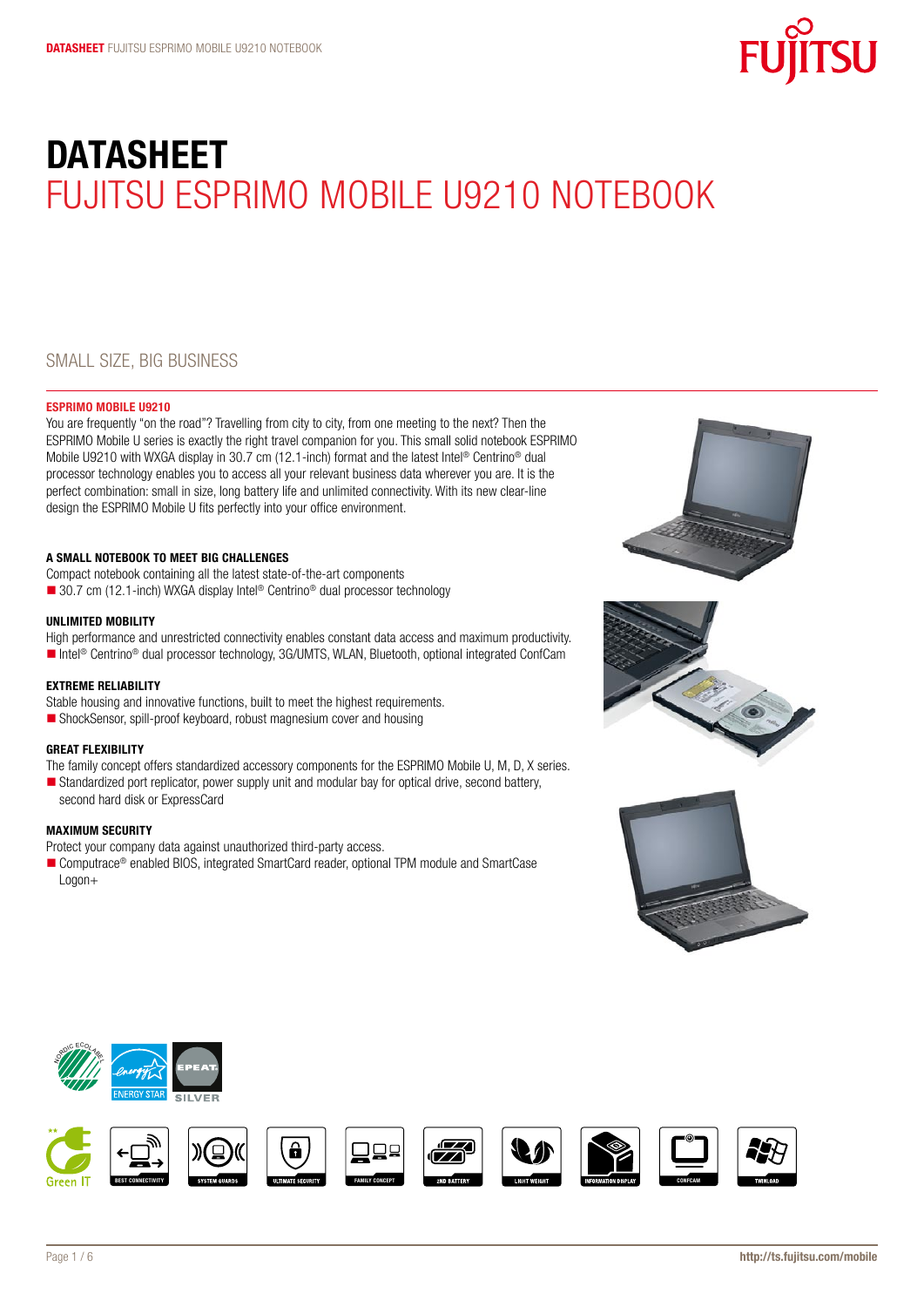# **COMPONENTS**

| Intel <sup>®</sup> Core™2 Duo processor T9600 (2.8 GHz, 6 MB, 1066 MHz)            |
|------------------------------------------------------------------------------------|
| Intel <sup>®</sup> Core™2 Duo processor P8800 (2.66 GHz, 3 MB, 1066 MHz)           |
| Intel <sup>®</sup> Core™2 Duo processor P8700 (2.53 GHz, 3 MB, 1066 MHz)           |
| Intel <sup>®</sup> Celeron <sup>®</sup> processor 585 (2.16 GHz, 1 MB, 667 MHz)    |
| 1 GB (1 module(s) 1 GB) DDR3, 1066 MHz, PC3-8500, SO DIMM                          |
| 2 GB (1 module(s) 2 GB) DDR3, 1066 MHz, PC3-8500, SO DIMM                          |
| 4 GB                                                                               |
| 2                                                                                  |
| DIMM (DDR3)                                                                        |
| 8 GB - with future memory modules.                                                 |
| 320 GB, 7200 rpm, SATA, 2.5-inch S.M.A.R.T.                                        |
| 320 GB, 5400 rpm, SATA, 2.5-inch S.M.A.R.T.                                        |
| 320 GB, 5400 rpm, FDE-4, 2.5-inch S.M.A.R.T.                                       |
| 160 GB, 7200 rpm, SATA, 2.5-inch S.M.A.R.T.                                        |
| 160 GB, 5400 rpm, SATA, 2.5-inch S.M.A.R.T.                                        |
| ShockSensor for HDD shock protection                                               |
| One Gigabyte equals one billion bytes, when referring to hard disk drive capacity. |
| Accessible capacity may vary, also depending on used software                      |
| Atheros Minicard b/g 802.11 b/g                                                    |
| Intel <sup>®</sup> Wireless WiFi Link 5300 AGN 11/13ch                             |
|                                                                                    |
| 3 Dual band WLAN antennas, 2 UMTS antennas                                         |
| Import and usage according to country-specific regulations.                        |
| Option UMTS GTM 382 (downlink 7.2 Mbit/s, uplink 2.0 Mbit/s)                       |
| Bluetooth 2.1                                                                      |
|                                                                                    |
| ESPRIMO Mobile U9210                                                               |
| 30.7 cm (12.1-inch); TFT; (WXGA); anti-glare display; 1280 x 800 pixel             |
| 2nd battery                                                                        |
| 2nd hard disk drive                                                                |
| <b>DVD Super Multi</b>                                                             |
| Weight saver                                                                       |
| ESPRIMO Mobile U9210                                                               |
|                                                                                    |
| Intel <sup>®</sup> GM45, ICH 9-M                                                   |
| Intel <sup>®</sup> Centrino <sup>®</sup> technology                                |
| BIOS based on Phoenix TrustedCore Notebook                                         |
|                                                                                    |
| 1920 x 1200 / true color / 60 Hz                                                   |
| Mobile Intel <sup>®</sup> GMA 4500M HD                                             |
| DualView (Windows® XP & Windows® Vista)                                            |
|                                                                                    |
| 1 (SD/MMC/MS/MSPro/XD)                                                             |
| Optional in bay module                                                             |
| 1                                                                                  |
| Optional                                                                           |
|                                                                                    |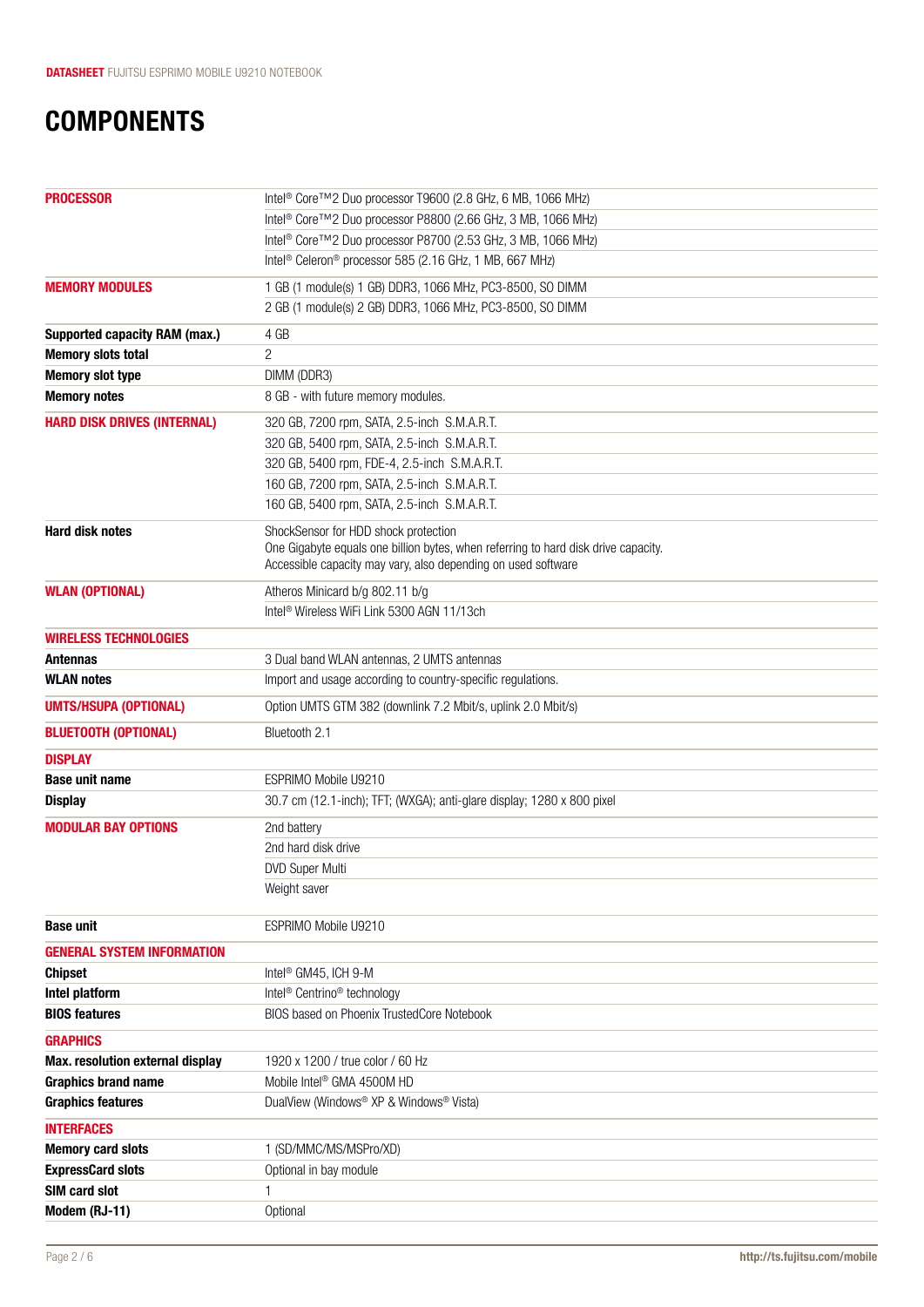| <b>INTERFACES</b>                            |                                                                                                                       |
|----------------------------------------------|-----------------------------------------------------------------------------------------------------------------------|
| USB 2.0 total                                | 3 (2x USB 2.0, 1x eSATA & USB port)                                                                                   |
| <b>VGA</b>                                   | 1                                                                                                                     |
| Ethernet (RJ-45)                             | 1                                                                                                                     |
| DC-in                                        | 1                                                                                                                     |
| Audio: line-in / microphone                  | 1                                                                                                                     |
| Audio: line-out / headphone                  | 1                                                                                                                     |
| <b>Internal microphones</b>                  | $\overline{2}$                                                                                                        |
| <b>Docking connector for Port Replicator</b> | $\mathbf{1}$                                                                                                          |
| <b>Kensington Lock support</b>               | 1                                                                                                                     |
| <b>WIRED COMMUNICATION</b>                   |                                                                                                                       |
| <b>Modem type</b>                            | Optional: 56 K V.92 modem MDC1.5                                                                                      |
| LAN                                          | Built-in 10/100/1000 MBit/s Intel <sup>®</sup> 82567 LF                                                               |
| <b>KEYBOARD AND POINTING DEVICES</b>         |                                                                                                                       |
|                                              | Spill-resistant keyboard                                                                                              |
|                                              | Number of keyboard keys: 86, Keyboard pitch: 19 mm, Keyboard stroke: 2.7 mm                                           |
|                                              | Touchpad with two mouse buttons                                                                                       |
|                                              | Application buttons                                                                                                   |
| <b>INPUT DEVICES (OPTIONAL)</b>              | Optional: TouchStick                                                                                                  |
| <b>MULTIMEDIA</b>                            |                                                                                                                       |
| <b>Audio type</b>                            | On board                                                                                                              |
| <b>Audio codec</b>                           | Realtek ALC262                                                                                                        |
| <b>Audio features</b>                        | Stereo speakers, Internal microphone (array)                                                                          |
| <b>Camera</b>                                | Optional: Built-in webcam, 1.3 megapixel, VGA camera                                                                  |
| <b>POWER SUPPLY</b>                          |                                                                                                                       |
| <b>AC adapter</b>                            | 20 V / 90 W (4.5 A)                                                                                                   |
| Rated voltage range                          | 100 - 240 V (AC Input)                                                                                                |
| Rated frequency range                        | $50 - 60$ Hz                                                                                                          |
| 1st battery                                  | Li-Ion battery 6-cell, 5200 mAh, 57 Wh                                                                                |
| 2nd battery (optional)                       | Optional: Li-Ion battery 6-cell, 3800 mAh, 40 Wh                                                                      |
| <b>Battery features</b>                      | Dynamic charge supported (rapid charge)                                                                               |
| <b>Runtime 1st battery</b>                   | up to 6 h                                                                                                             |
| Runtime 1st + 2nd battery                    | up to 10 h                                                                                                            |
| <b>Battery notes</b>                         | Battery life may vary depending on product model, configuration, applications, power management settings and features |
|                                              | utilized. Battery recharge time depends on usage.                                                                     |
| <b>POWER CONSUMPTION</b>                     |                                                                                                                       |
| Power consumption note                       | See white paper Energy Consumption                                                                                    |
| <b>Link to Energy White Paper</b>            | http://docs.ts.fujitsu.com/dl.aspx?id=fbb0bd8b-cef6-4312-9f34-57e0e79181aa                                            |
| <b>DIMENSIONS / WEIGHT / ENVIRONMENTAL</b>   |                                                                                                                       |
| Dimensions (W x D x H)                       | 300 x 229 x 36.5 mm                                                                                                   |
| Weight                                       | 1.95 kg                                                                                                               |
| <b>Weight notes</b>                          | Actual weight may vary depending on configuration                                                                     |
| <b>Operating ambient temperature</b>         | $5 - 35$ °C                                                                                                           |
| <b>Operating relative humidity</b>           | 20 - 85 % (running)                                                                                                   |
| <b>OPERATING SYSTEM</b>                      |                                                                                                                       |
|                                              | Operating system optional preinstalled Microsoft® Windows® 7 Professional 32-bit                                      |
|                                              | Microsoft <sup>®</sup> Windows Vista <sup>®</sup> Business 32-bit                                                     |
|                                              | Microsoft <sup>®</sup> Windows Vista® Home Basic 32-bit                                                               |
|                                              | TwinLoad Microsoft® Windows® XP Professional (DVD)                                                                    |
| <b>Operating system compatible</b>           | Microsoft <sup>®</sup> Windows <sup>®</sup> XP Professional                                                           |
| <b>Operating system notes</b>                | Driver support for Microsoft <sup>®</sup> Windows <sup>®</sup> XP                                                     |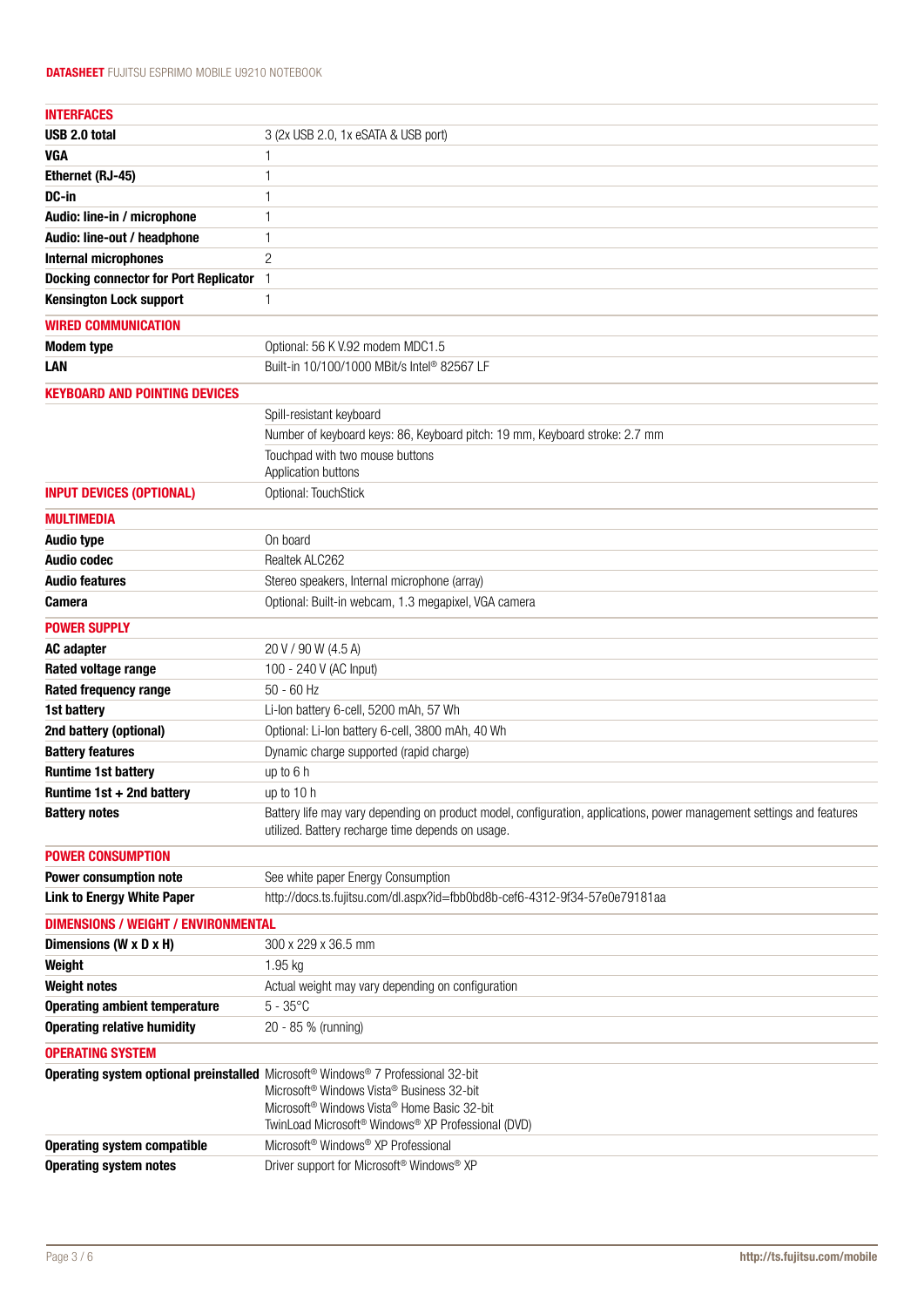| <b>ADDITIONAL SOFTWARE</b>                |                                                                                                                                                                                                                                                                                                                                                                                                                                                                                                          |
|-------------------------------------------|----------------------------------------------------------------------------------------------------------------------------------------------------------------------------------------------------------------------------------------------------------------------------------------------------------------------------------------------------------------------------------------------------------------------------------------------------------------------------------------------------------|
| <b>Additional software (preinstalled)</b> | Adobe Acrobat Reader<br>Camera<br>EasyGuide online user documentation<br>Nero Essentials (burning software)<br>Norton Internet Security (incl. Firewall) on Drivers & Utilities DVD for Microsoft Windows XP<br>Drivers & Utilities DVD (DUDVD)<br>Toshiba Bluetooth Stack (only with Windows Vista® or Windows® XP operating systems)<br>Mobile Software Suite:<br><b>Application Button Utility</b><br>Wireless Selector Utility<br>ShockSensor Utility<br>Fan Control Utility<br>Power Saving Utility |
| <b>Additional software (optional)</b>     | Windows Vista <sup>®</sup> recovery media<br>Drivers & Utilities DVD (DUDVD)<br>UMTS connection manager (optional with UMTS)<br>DVD playback software                                                                                                                                                                                                                                                                                                                                                    |
| <b>MANAGEABILITY</b>                      |                                                                                                                                                                                                                                                                                                                                                                                                                                                                                                          |
| <b>Manageability features</b>             | DeskUpdate Driver management<br>DeskView Migrate (optional)<br>DeskView Control (optional)                                                                                                                                                                                                                                                                                                                                                                                                               |
| <b>Manageability type</b>                 | DeskView 10.x client management including:                                                                                                                                                                                                                                                                                                                                                                                                                                                               |
| <b>DeskView features</b>                  | On/Offline remote client management<br>Detailed system inventory management and reports<br><b>BIOS Management</b><br>Remote power management<br>System notifications<br>Security Remote Control<br>DeskView Helpdesk Integration<br>WoL (Wake on LAN)                                                                                                                                                                                                                                                    |
| <b>Supported standards</b>                | <b>PXE</b><br>BootP (made4you)<br><b>WMI</b>                                                                                                                                                                                                                                                                                                                                                                                                                                                             |
| <b>Manageability link</b>                 | http://ts.fujitsu.com/solutions/it_infrastructure_solutions/manageability/featurefinder.html                                                                                                                                                                                                                                                                                                                                                                                                             |
| <b>SECURITY</b>                           |                                                                                                                                                                                                                                                                                                                                                                                                                                                                                                          |
| <b>Physical security</b>                  | Kensington Lock support                                                                                                                                                                                                                                                                                                                                                                                                                                                                                  |
| <b>System security</b>                    | Optional: Trusted platform module (TPM 1.2)<br>Symantec Norton Internet Security (90 day test version)                                                                                                                                                                                                                                                                                                                                                                                                   |
| <b>User security</b>                      | Hard disk password<br>User and supervisor BIOS password<br>Separate SmartCard slot<br>SystemLock 2 BIOS SmartCard Security                                                                                                                                                                                                                                                                                                                                                                               |
| <b>COMPLIANCE</b>                         |                                                                                                                                                                                                                                                                                                                                                                                                                                                                                                          |
| Germany                                   | GS                                                                                                                                                                                                                                                                                                                                                                                                                                                                                                       |
| <b>Europe</b>                             | CE<br>CE!<br>Nordic Swan                                                                                                                                                                                                                                                                                                                                                                                                                                                                                 |
| <b>USA/Canada</b>                         | FCC Class B (depending on wireless configuration)<br>UL<br>CUL                                                                                                                                                                                                                                                                                                                                                                                                                                           |
| Global                                    | RoHS (Restriction of hazardous substances)<br>WEEE (Waste electrical and electronical equipment)<br>ENERGY STAR® 5.0<br>Microsoft Operating Systems (HCT / HCL entry / WHQL)<br>WiFi certified                                                                                                                                                                                                                                                                                                           |
| <b>Compliance link</b>                    | https://sp.ts.fujitsu.com/sites/certificates/default.aspx                                                                                                                                                                                                                                                                                                                                                                                                                                                |
| PORTREPLICATOR INTERFACES (OPTIONAL)      |                                                                                                                                                                                                                                                                                                                                                                                                                                                                                                          |
| DC-in                                     | 1                                                                                                                                                                                                                                                                                                                                                                                                                                                                                                        |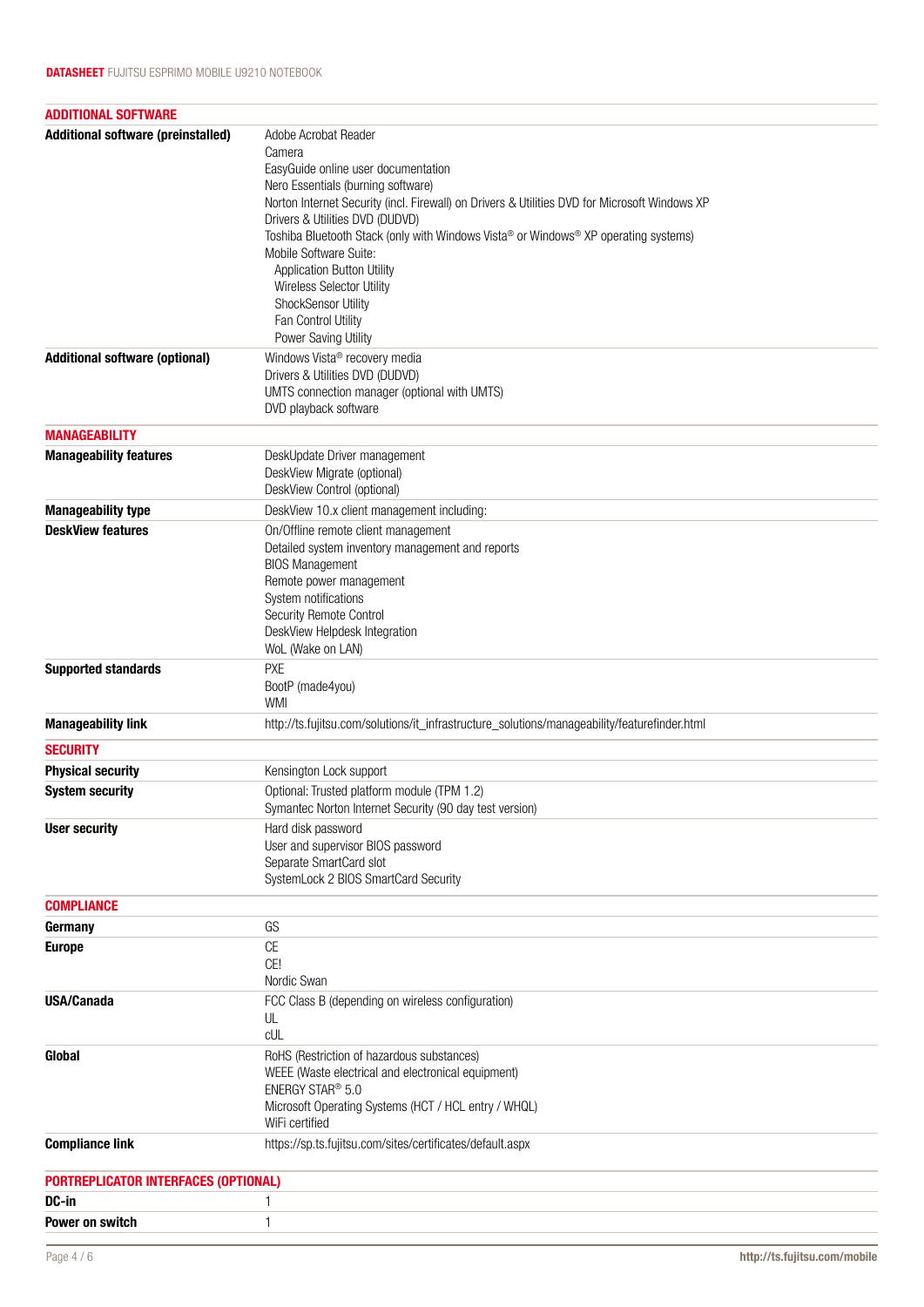| <b>PORTREPLICATOR INTERFACES (OPTIONAL)</b>                                             |                                                                    |  |
|-----------------------------------------------------------------------------------------|--------------------------------------------------------------------|--|
| Audio: headphone                                                                        | 1                                                                  |  |
| Audio: microphone                                                                       | 1                                                                  |  |
| USB 2.0 total                                                                           | 4                                                                  |  |
| <b>VGA</b>                                                                              | $\mathbf{1}$                                                       |  |
| <b>DVI</b>                                                                              | 1, DVI-D single link, maximal resolution 1920 x 1200 pixel (WUXGA) |  |
| Serial (RS-232)                                                                         | 1                                                                  |  |
| Mouse / Keyboard (PS/2)                                                                 | 1                                                                  |  |
| Ethernet (RJ-45)                                                                        | 1                                                                  |  |
| <b>Parallel</b>                                                                         | 1                                                                  |  |
| <b>Kensington Lock support</b>                                                          | $\overline{c}$                                                     |  |
| eSATA                                                                                   | 1                                                                  |  |
| <b>RECOMMENDED ACCESSORIES</b>                                                          |                                                                    |  |
| <b>AC Adapter</b>                                                                       | S26391-F740-L100                                                   |  |
| 1st battery                                                                             | S26391-F746-L500                                                   |  |
| 2nd battery                                                                             | S26391-F746-L100                                                   |  |
| Memory (2GB)                                                                            | S26391-F736-L200                                                   |  |
| 2nd hard disk                                                                           | S26391-F727-L300<br>S26391-F728-L300                               |  |
| <b>DVD super Multi</b>                                                                  | S26391-F725-L200                                                   |  |
| Port replicator                                                                         | S26391-F740-L500                                                   |  |
| Port replicator / AC adapter / cable kit S26391-F740-L2001 (EU cable)                   | S26391-F740-L3002 (UK cable)                                       |  |
| <b>Recommended cases</b>                                                                | S26391-F119-L50<br>S26391-F119-L73                                 |  |
| <b>WARRANTY</b>                                                                         |                                                                    |  |
| <b>Standard Warranty</b>                                                                | 1 year                                                             |  |
| <b>Service level</b><br><b>MAINTENANCE AND SUPPORT SERVICES - THE PERFECT EXTENSION</b> | Collect & Return Service / Bring-In Service (depending on country) |  |
| <b>Recommended Service</b>                                                              | 3 years, On-site Service                                           |  |
| <b>Spare Parts availability</b>                                                         | 5 years                                                            |  |
| <b>Service Weblink</b>                                                                  | htttp://ts.fujitsu.com/Supportservice                              |  |